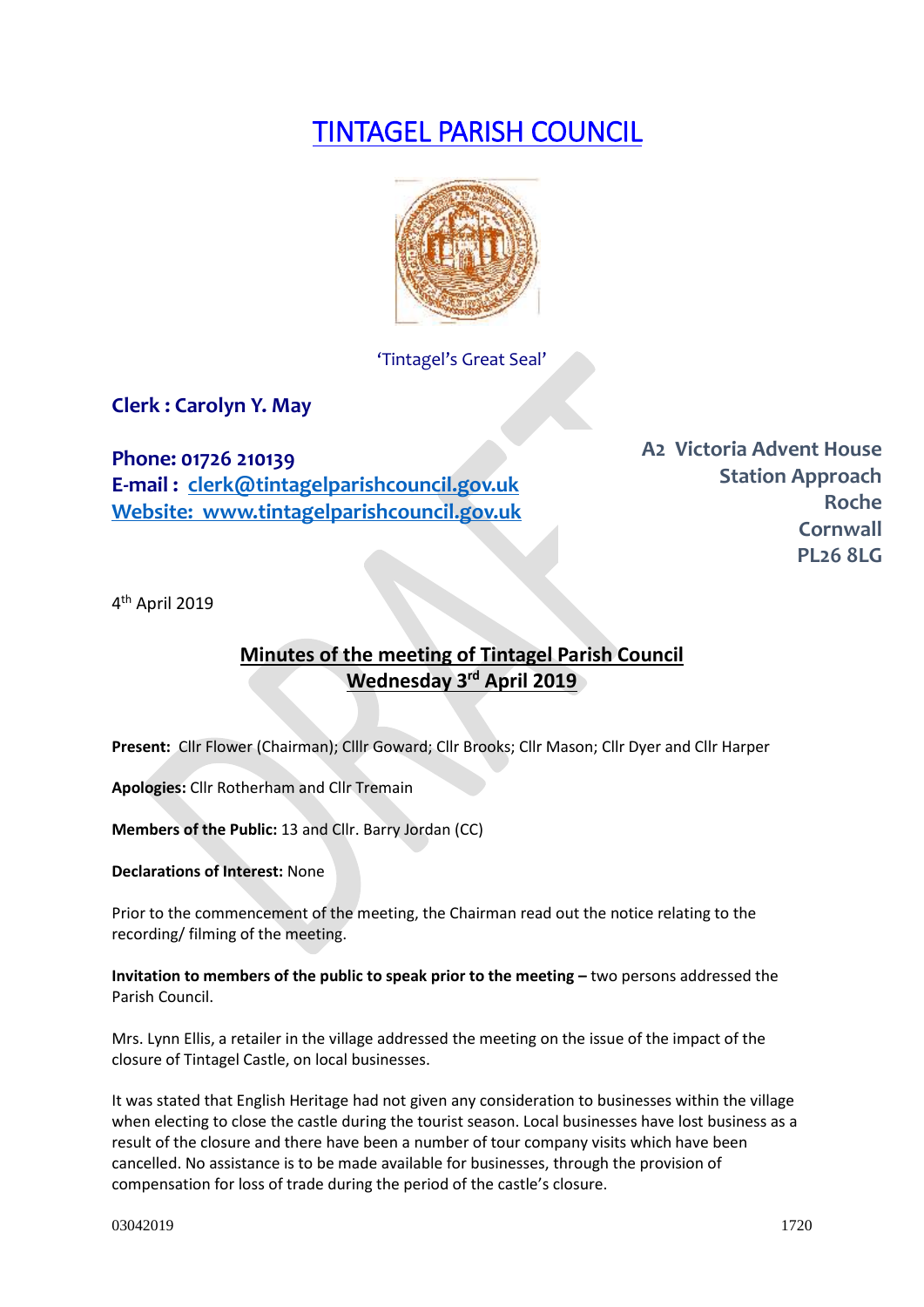Mrs Ellis added that English Heritage had advised of the expected increase in visitor numbers to the Castle, once work is completed. She pointed out that the increased footfall will place additional pressure on local amenities, such as public lavatories. Mrs Ellis suggested that a proportion of the large grant recently made to English Heritage/ interest generated by the sum, should be made available to the Parish Council, to assist with the maintenance and running costs of the lavatories (which are currently being financed by Parishioners – through the precept charge) and to enable the Parish Council to produce videos of the area for tourists.

Georgia Butters from English Heritage responded to the points raised and advised the meeting that, when considering the work to be carried out, a number of options were considered. It was determined that the shortest possible interruption to businesses would require the work to be undertaken over the winter period. However, the work had taken longer than was anticipated. Georgia confirmed that the bridge would be opened in June 2019.

Georgia stated that she appreciated the situation of the traders but that the publishing of the 'Interpretation Boards' had resulted in a 25% increase in footfall in the village. She added that English Heritage had been in contact with several tour operators who had cancelled tours to the village. The majority of the operators advised her that they would be re-booking tours at a later date.

Cllr Flower referred to the recorded visitor numbers – issued by English Heritage. He asked that these be provided to the Clerk for dissemination to Members.

Mrs Zoe Coshall addressed the meeting in relation to the formation of a new Christmas Lighting Committee for the village.

Mrs Coshall advised the Members that she was hoping to obtain some advice from the Parish Council so that the Christmas Lighting would be eventful and successful in 2019. She stated that there were a number of qualified electricians who had offered to help and a number of others who would help to move the lights from the Social Hall. It was agreed that this would be arranged. Mrs Coshall will present her formal request for funding at the next Parish Council meeting but provided the Clerk with the accounts for 2018/19. These will be disseminated to Members.

Mrs Coshall added that she hopes to set up a village Children's Choir in the near future.

# **AGENDA**

#### **Minutes**

#### **Minute 001-2019/20**

The Minutes from the Parish Council Meeting, held on the 6<sup>th</sup> March 2019 were considered by Members, on a page by page basis. No issues were raised in relation to the same and no amendments were requested.

It was **proposed** by Cllr. Brooks, **seconded** by Cllr. Mason and **RESOLVED** that the minutes be signed as a true record of the meeting. Unanimous. **Carried.**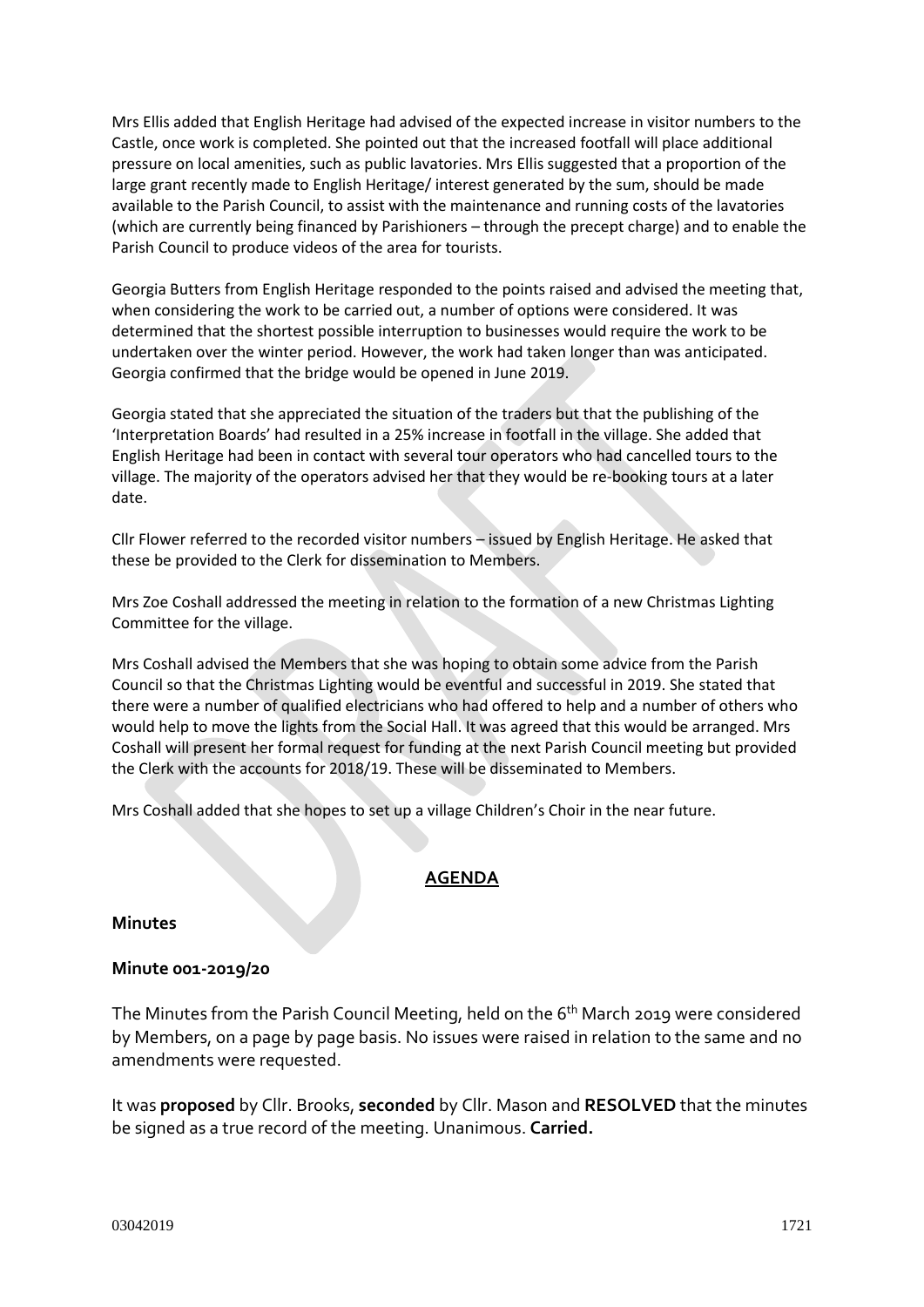# **English Heritage**

Georgia Butters provided an update for the bridge work at the castle. Members were advised that the work is still progressing, and a June opening of the bridge/ castle is still on track.

Weather windows permitting, sections of the bridge will be brought to site after the Easter break.

Georgia advised the meeting that, at present, there is much national media interest in the bridge project and that this may well result in investment, increased spending, publicity and media interest in the village.

Cllr Flower requested that, when speaking with the media, English Heritage emphasizes the beauty of the scenery in the area.

It is agreed that English Heritage will provide a member of their staff to attend at the visitor centre to provide information to visitors.

# **Cllr Barry Jordan**

Cllr Jordan advised Members that Boscastle Road is now open, despite information to the contrary being displayed on the County Council website. This opening has been achieved three weeks before the scheduled date.

Cllr Jordan invited Mrs Zoe Coshall to request a donation towards the Christmas Lighting, from his Community Chest sum, once it has been provided to him.

Members of the Council were advised that the Planning Application for Castle Minor has been refused.

Cllr Jordan is to forward the link to the area Planners to the Clerk.

# **Dog Fouling**

Mr Bob Banks, the volunteer Dog Warden for Boscastle, addressed the Parish Council. He had been invited to discuss the dog fouling problem in Tintagel. The Dog Warden emphasized that it is a Criminal Offence not to pick up after your dog.

Members were advised that the presence of the Dog Warden had made a positive difference to the level of dog fouling in Boscastle. Once the Cornwall Council training programme has been completed, Dog Wardens have the power to issue Fixed Penalty Notices and Community Protection Notices to persons who do not clear up after their dogs.

Cllr Flower stated that a notice should be placed on notice boards and on the PC website, to see if anybody would be interested in carrying out the task in Tintagel.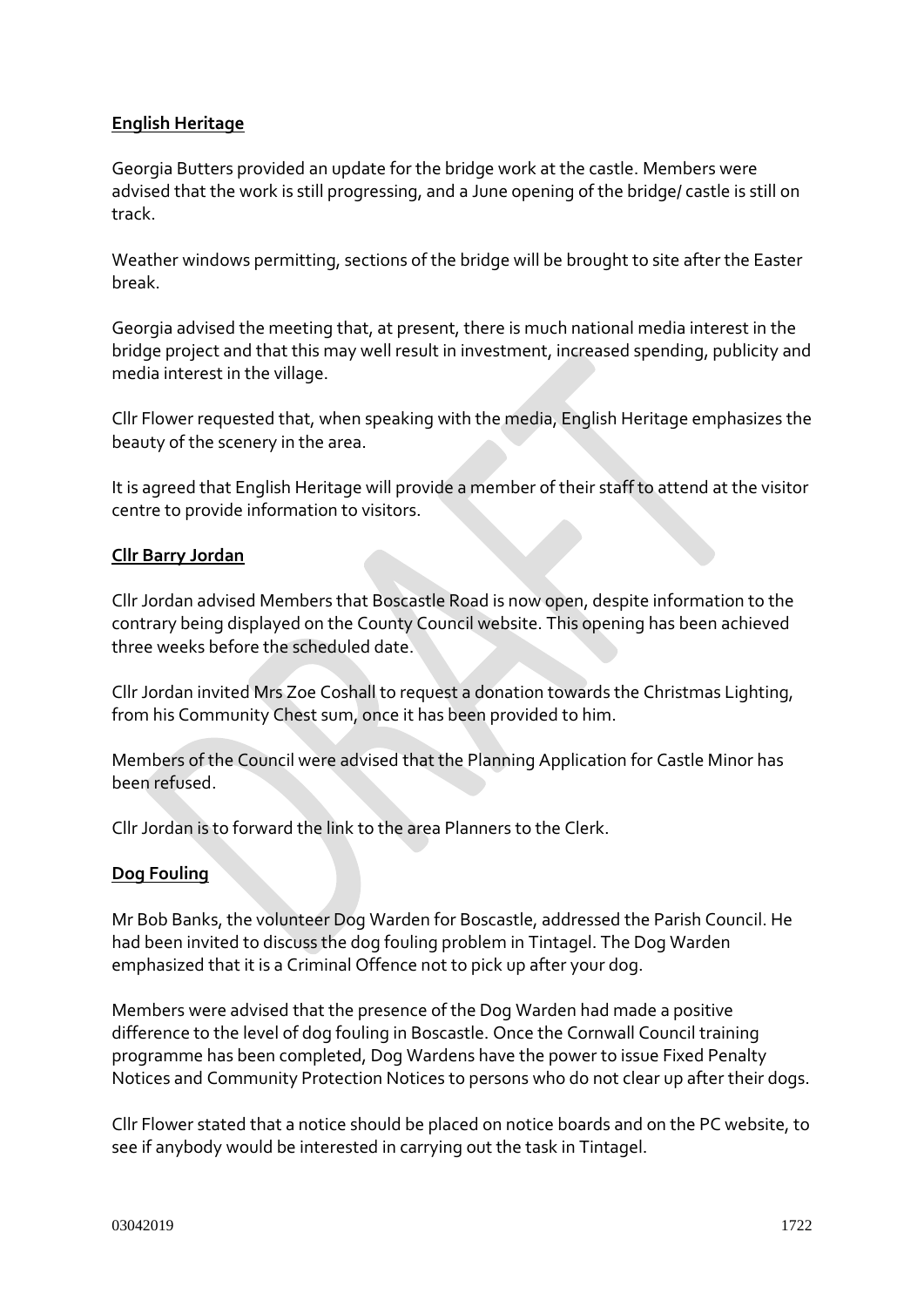Cllr Flower thanked Mr Banks for his presentation.

#### **Planning Applications**

**Minute 002-2019/20**

**PA19/01591** Trebarwith Road Rustic Quarry

It was **proposed** by Cllr Goward, **seconded** by Cllr Brooks and RESOLVED that there would be no objection to this application. Unanimous. **Carried**.

**Minute 003-2019/20**

**PA19/02447 –** Womens Institute Hall, Tintagel (received after publication of the agenda)

It was **proposed** by Cllr Goward, **seconded** by Cllr Brooks and RESOLVED that there would be no objection to this application. Unanimous. **Carried**.

**Planning Decisions** – **Noted**

#### **Accounts Payable**

#### **Minute 004-2019/20**

Members considered the schedule of payments to be made.

Cllr Goward queried the payment to Fix-a-Lock, for £100.00, plus VAT. The Clerk advised the meeting that two previous volunteers at the TVC had refused to provide the safe combination to another volunteer, when requested to do so. Access to the same could not be secured and volunteers at the TVC had been inconvenienced by the inability to access the business float/ change. It was therefore **agreed** that the services of a safe locksmith be secured to enable the safe to be opened. This had incurred the cost.

Cllr Dyer disputed the failure to provide information. The refusal was confirmed by a volunteer (member of the public) and the Clerk. Cllr Dyer read out an email from one of the ex-volunteers, the content of which was disputed by the Clerk. The Clerk stated that there had been a long-standing campaign by those persons (and others) to undermine the Clerk, the Chairman agreed with that statement.

Members discussed the refusal on the part of the two ex-volunteers, to provide the safe combination when requested to do so. It was **agreed** that the Clerk would write to the two persons and invoice each for 50% of the total cost of the locksmith.

It was proposed by Cllr Brooks, seconded by Cllr Mason and **RESOLVED** that the accounts be agreed. Five in favour, one abstention. **Carried Updates**